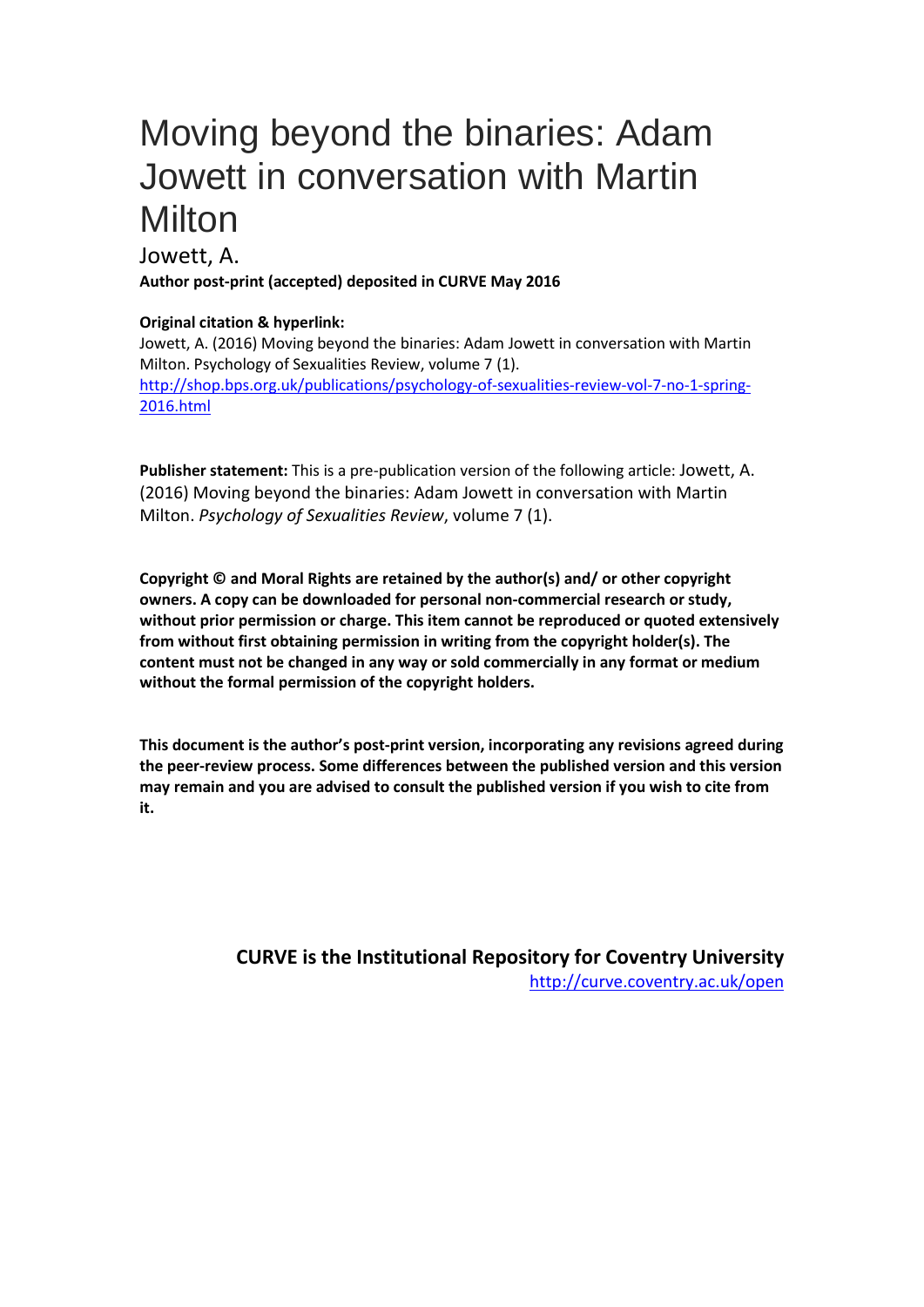#### *Interview*

# **Moving Beyond the Binaries Adam Jowett in conversation with Martin Milton**

*Martin is a Professor of Counselling Psychology at Regent's University London and also works in independent practice as a Chartered Counselling Psychologist and psychotherapist. Martin has previously served on the inaugural Committee of the Section when it was first established as the Lesbian and Gay Psychology Section and was keynote speaker at our 2015 AGM event. He is also a former Chair of the British Psychological Society (BPS) Division of Counselling Psychology. In 2012 Martin received the BPS Award for the promoting of equality of opportunity. He has published widely on the topic of sexuality in the context of counselling and psychotherapy and his most recent book was titled 'Sexuality: Existential perspectives' (Milton, 2014). I interviewed Martin in January 2016 about how he became involved in the Section, his career as both an academic and practitioner and the relationship between homophobia and mental health. What follows is an edited version of our conversation – Adam Jowett*

## **AJ: Thank you for taking the time to speak with me. Can you tell me a little bit about how you first became involved in the Section, because you were on the inaugural committee of the Section weren't you?**

**MM:** Yes. At the time I was in the midst of my own doctoral work which was on the meaning of gay affirmative therapy; I had also previously undertaken a study on psychotherapy with lesbians and gay men, for the Division of Counselling Psychology. I was working at the University of Surrey and my office was one or two doors down from Adrian Coyle. Through Adrian I met Ian (Rivers), Celia (Kitzinger) and Sue (Wilkinson) and others who were attempting to set up a Lesbian and Gay Psychology Section. So I came on board. As well as attending some of the BPS meetings that were involved I remember a lot of it was practical, mailing things out to members and doing some of the publicity around it. All this was pre-Twitter so everything that we might now do digitally had to be done via stuffing hand written envelopes. I imagine a lot of people are aware of the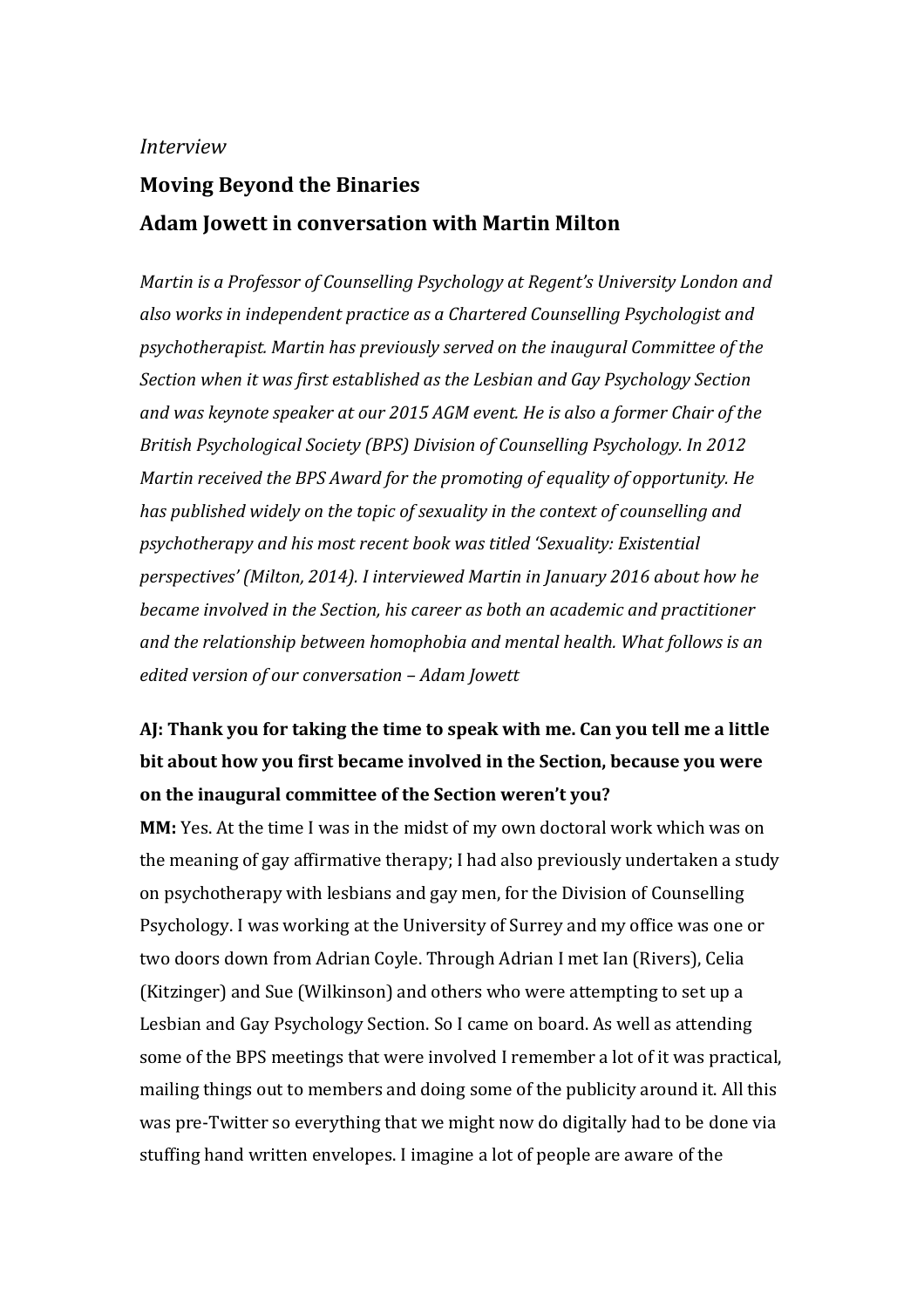history of the attempts to get the Section established which Sue (Wilkinson, 1999) has written about elsewhere (see also the interview with Elizabeth Peel in the previous issue). I have to say I was completely shocked by some of the responses we got which were quite nasty. I mean there was a lot of support as well but there were some very personal nasty responses.

#### **AJ: So what kind of things were people taking issue with?**

**MM:** Oh it was horrible. It wasn't just anti what we were trying to do for the discipline it was very personalized and hateful. People had crossed out lesbian and gay and had written 'shirtlifters', that kind of thing. And I wasn't expecting that any of that would have happened. Remember it was only BPS members it was going to, not just random members of the public or readers of some far right rag. These were people you would think of as colleagues. It made me realize that I was in my own little liberal bubble. I had expected that bureaucracy might get in the way of us setting up the Section but I didn't expect the hate. It really proved that such a Section was needed.

### **AJ: So what was the impetus for you getting involved personally at that early stage?**

**MM:** Well I had been a bit disappointed when I joined the profession, as it wasn't the safe home I thought it would be. Then I thought that I couldn't just be disappointed and leave it up to other people to tackle, that wasn't the way to make things change. I also wanted to get involved so that the practitioner perspective was present and not just left to the academic psychologists who can sometimes be dismissive of a range of psychotherapies. As I said, I knew Adrian Coyle and then others so there was also a social aspect to it as well. It was a mix of things I suppose. So I was part of the successful attempt to get the Section established and then we had to do something about it. So I joined the committee and Adrian and I were the first co-editors of the Section's Newsletter (*The Lesbian and Gay Psychology Section Newsletter*) which then subsequently became the *Lesbian & Gay Psychology Review* and now the *Psychology of Sexualities Review*. So I was involved in that part of it.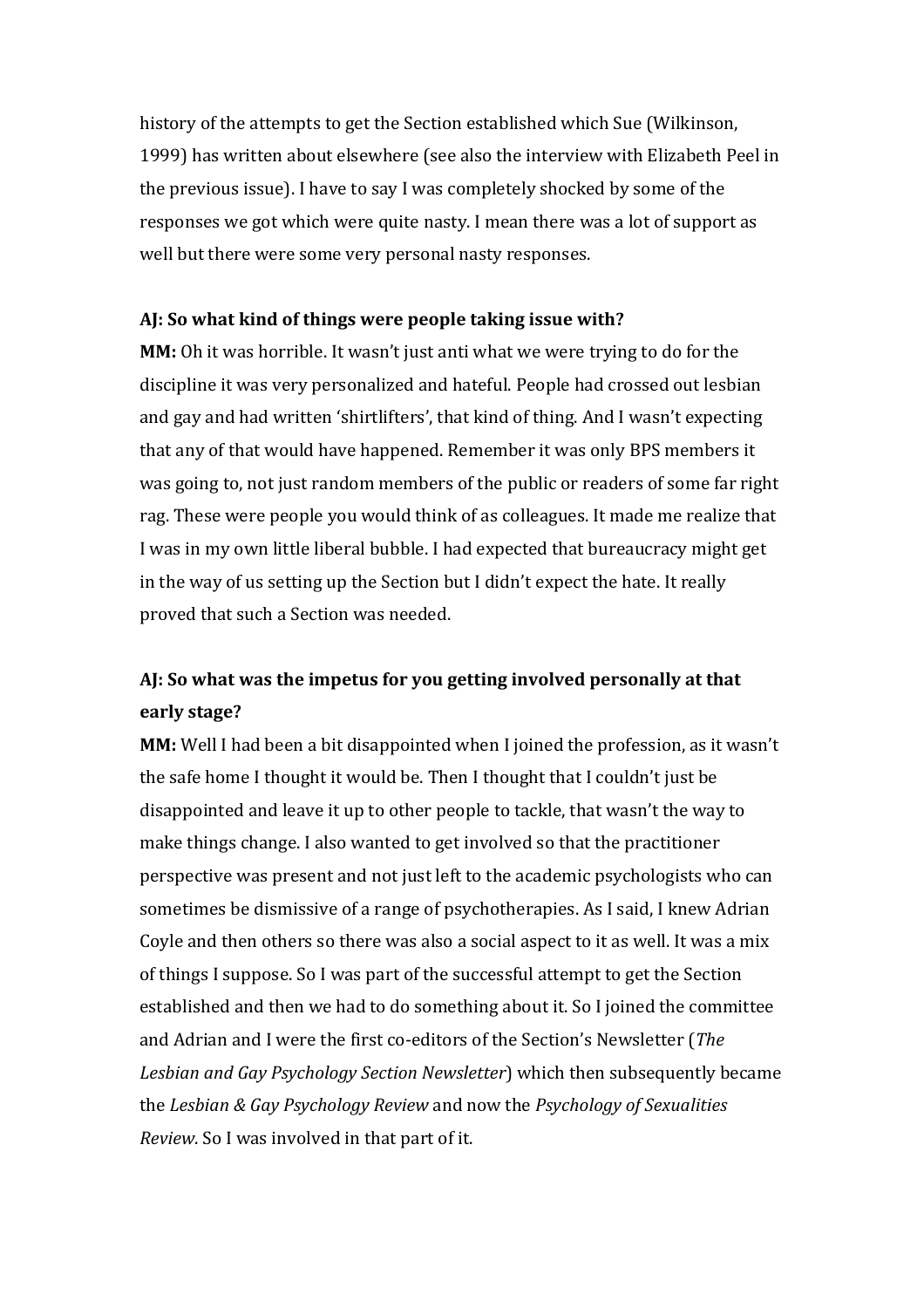#### **AJ: And do you think the function of the Section has changed since then?**

**MM:** I'm sure its function has changed and will change over time. But I do still think its just as necessary as before. When it was first established it functioned as a symbol that brought attention to the field and the issues that needed attention. Now what's nice to see is that we've got an established body of evidence so we can now be more critical and move the agenda on. I think Trans issues are increasingly recognized as very important and I think that's right. And it's about the problems inherent in our binarized system of thinking whether that's around sexuality, gender, ecology or anything else.

### **AJ: You have both academic and practitioner roles don't you? Which came first?**

**MM:** I've always done a bit of both. To begin with I did a bit of teaching as a visiting lecturer to top-up my work in practice but I don't think I have ever worked full-time in either academia or practice. The most I ever did was 0.8 FTE in the NHS or as an academic. I just don't think I could, it would just wear me out I think. Although juggling two paymasters can be difficult because they want as much of you as they can have and sometimes you have to say no.

#### **AJ: And how do you balance those two roles as academic and practitioner?**

**MM:** I don't think I do balance things. I think you *manage* your commitment to both, you *struggle* with both but I don't think its possible to have a balance. I think both academics and practitioner psychologists in the public sector are being bled dry. Not by ill-meaning managers but by the systems we work in; they are built on faulty visions of what is feasible and what it is to be human. You do what you have to do and then you almost spend as much time explaining to someone what you've done so they can scrutinise it and tell you what you should have done. It's telling that no one tells you 'Well done, you've done some good work there'. I think it's a real problem and we're seeing people streaming out of the academy and it's the same in the NHS in terms of psychological staff. I think I would burnout if I was doing one exclusively. On a more positive note my academic work enriches my practice and vice versa, they feed off each other really well.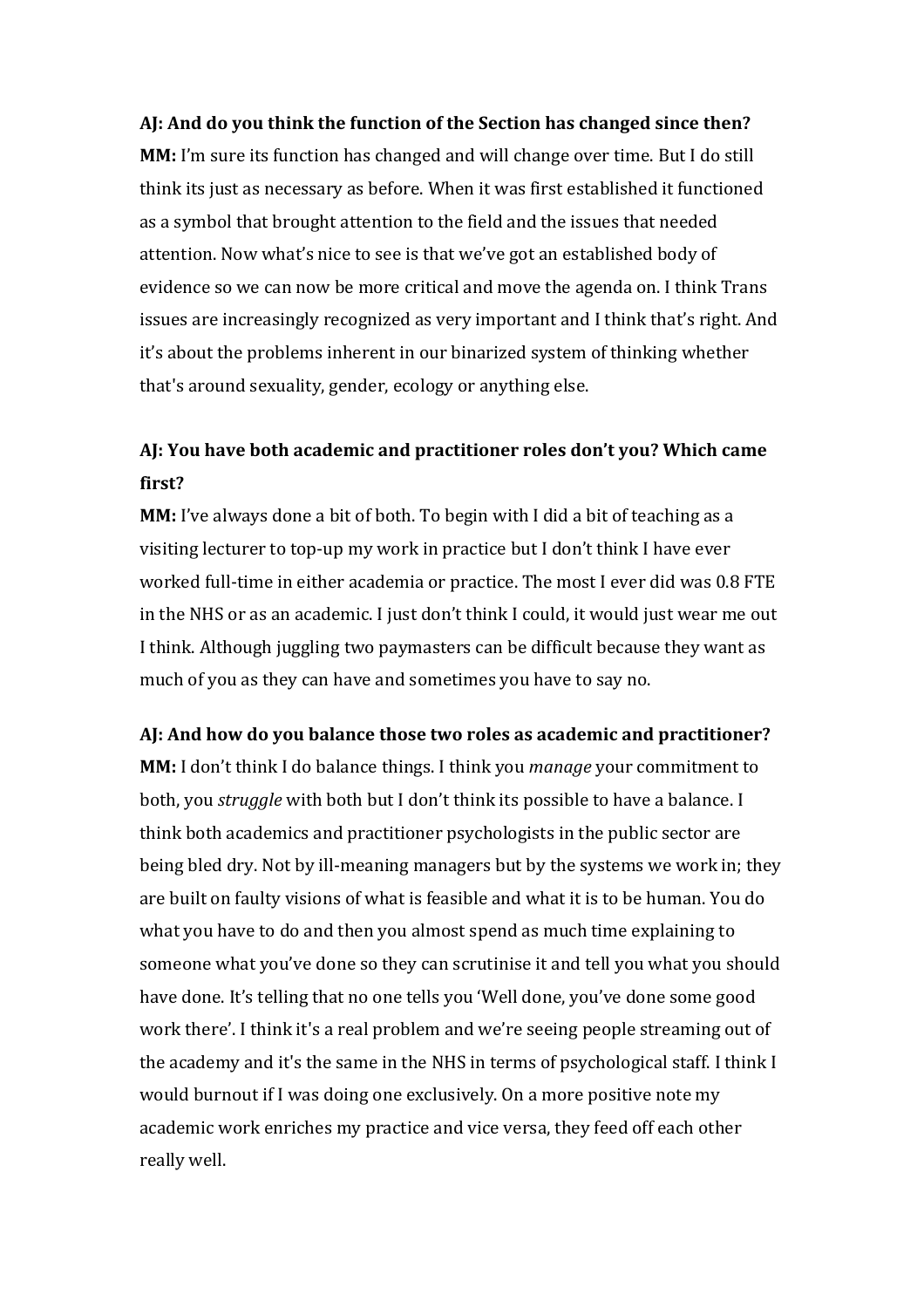#### **AJ: How does working for the NHS compare with private practice?**

**MM:** With the NHS, as with universities, there is a bit of a panopticon. You are always wondering whether you'll be seen to be doing everything right and if someone is scrutinizing you. And I think the tsunami of targets can be a problem. But the collaboration I've had with colleagues in the NHS was a real joy and something that I miss. You know, being able to knock on the door and bounce ideas off each other naturally. It's much harder to get that in private practice. A lot of my self-referrals will be around LGBT questions where people don't want to go and talk about it to their doctor but its not as if that was absent within the NHS either.

# **AJ: The theme for this year's International Day Against Homophobia, Transphobia and Biphobia (17th May) is 'mental health and well-being'. Could you say a little about your thoughts on the relationship between prejudice and mental health?**

**MM:** I think it's a fundamental relationship and one that we're really bad at recognising, both in terms of negativity towards sexuality and negativity towards a lot of other things. For example, I think overt and covert racism is still causing all kinds of mental health problems. We're still not recognising that the construction of gender in our society sets men and women up for all kinds of mental health problems. And I think it's the same for all those other so-called phobias that you mention. It would be stupid to think that we can just leave this up to mental health services - we've got to change the culture too. The notion that you can 'fix' people and then send them back out there into discriminatory contexts is stupid. So I think its great that there's more attention to it now and awareness that homonegativity is part and parcel of these problems but I don't think politically we have a great structure to tackle it.

# **AJ: You said, these 'so-called phobias' and have also referred to it as homonegativity, do you think the way we conceptualise prejudice is problematic?**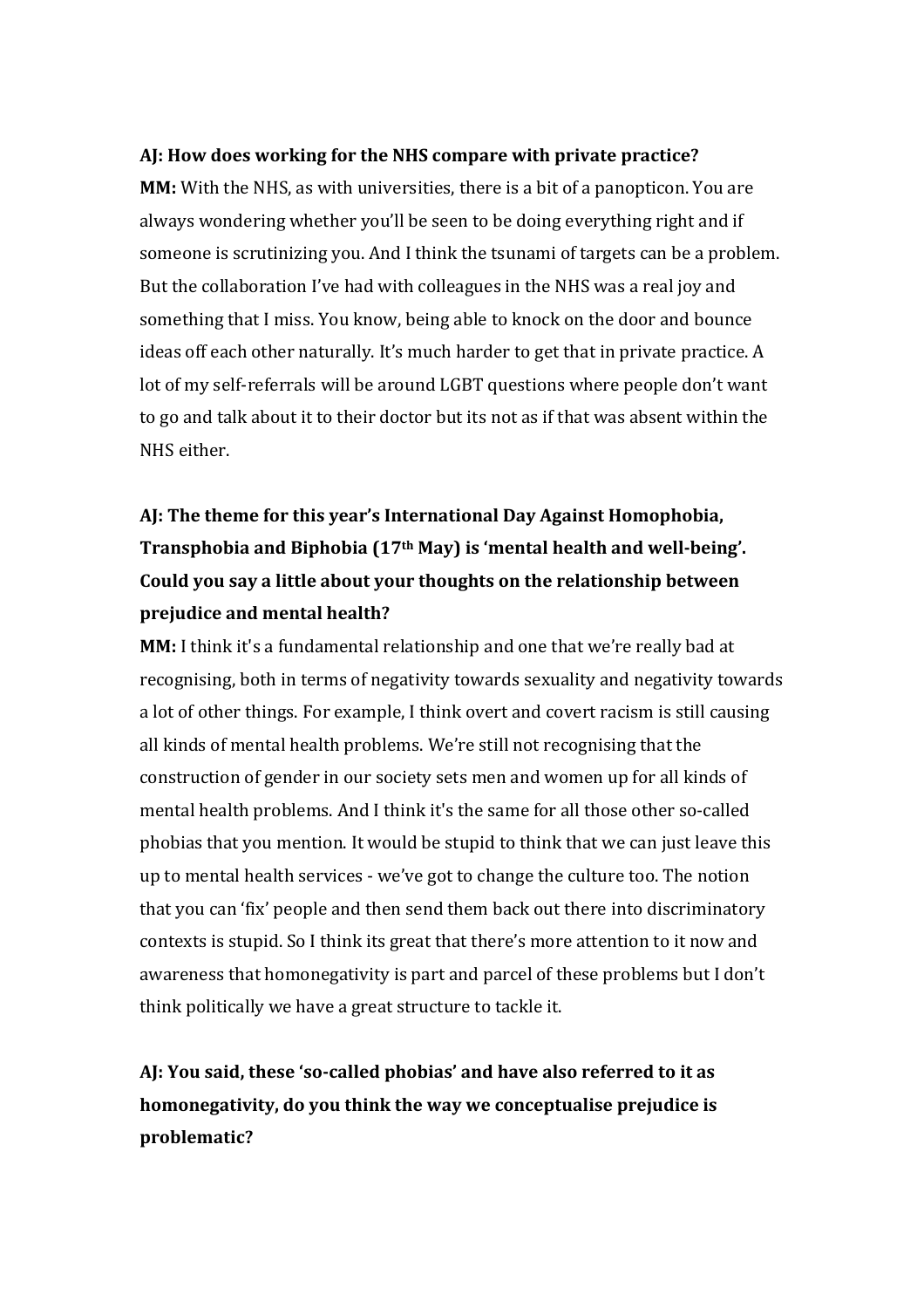**MM:** Yes. We often talk about negativity towards sexuality as a phobia and that has some problematic associations. I think we can learn a lot from anti-racist work and the way in which it has been linked with political work too. They have helped us recognize that we're very good at saying 'I'm not racist' but that doesn't help us pull out the way that we, both individually and as a society, are wrapped up in racism. And I think it's the same with homophobia, biphobia, transphobia and so on. Its too easy to say 'oh no I'm not homophobic' but that isn't the same as being well-attuned and engaged. The idea that all we need to do is not hate people and not beat them up is simplistic. People just become very clever at being racist, sexist, homophobic, ableist etc. This is a problem because people only thrive when they are understood and the space is safe for them to be who they want to be. So I think we need a different kind of conversation, in schools or within families or within society at large. We need to engage with prejudice in a thoughtful way. So the question is not *am I* homophobic or am I not but *when* am I and how do I recognise when I am and how do I take responsibility for that. Having said that I think it can be useful shorthand to call it homophobia, biphobia and transphobia so we can draw attention to it.

# **AJ: Yes, so there is a risk that campaigns against homophobia turn homophobia into a taboo so people avoid saying certain things and deny they are prejudiced rather than reflecting on how they are complicit with heterosexism.**

**MM:** Yes. So I think its true that many people are not being homophobic in terms of violence and slurs but I have seen another problematic; that's the over compensatory elevation of your sexuality into something positive which I think of as an exoticisation. Where people comment on your sexuality in a positive way when you didn't realize it was relevant, where you are 'the gay best friend' but when it has nothing to do with where I am or what I'm doing. Of course, its nicer than someone swearing at you but that positivity also smacks of discomfort to me and shows we've got a way to go I think.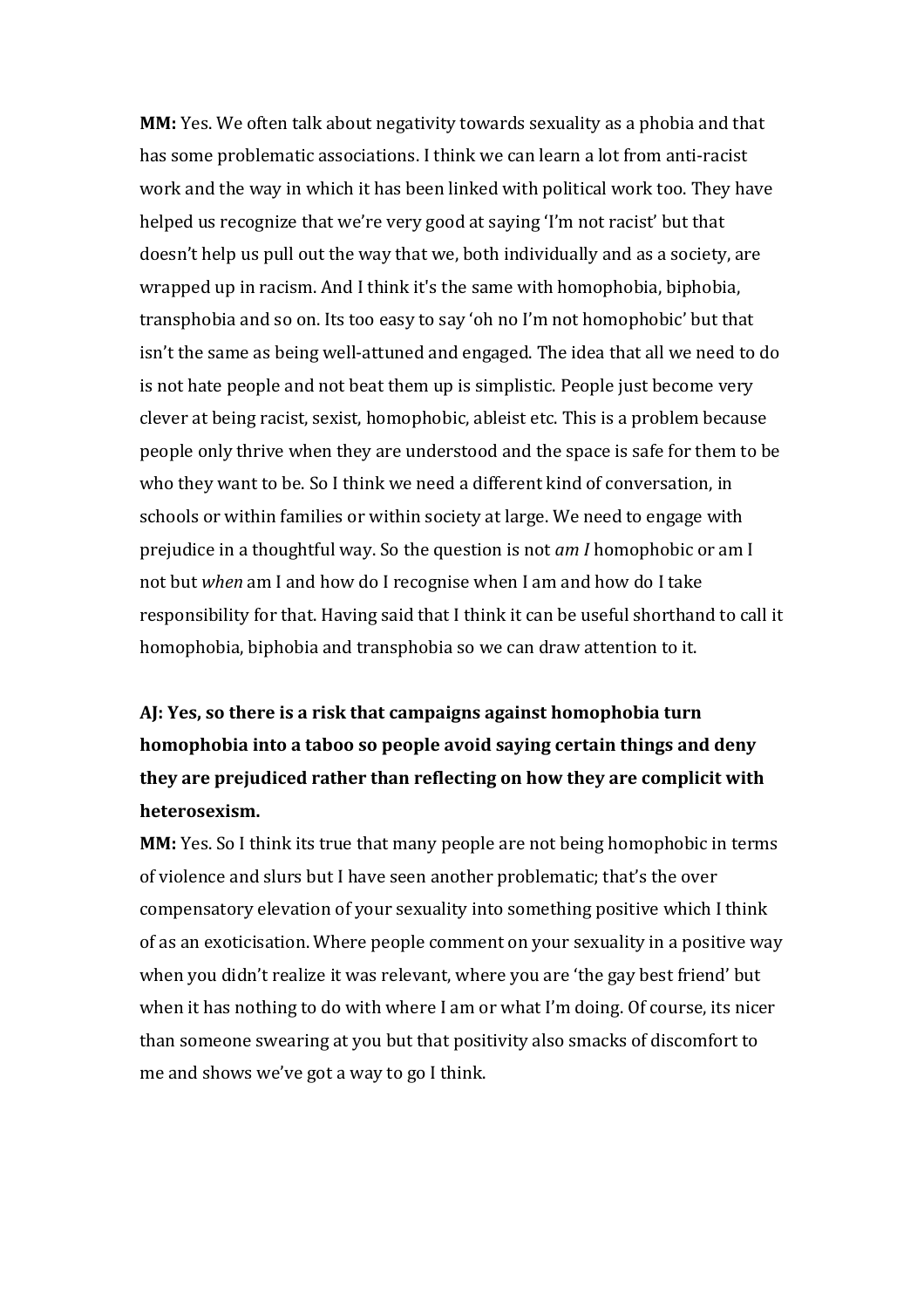**AJ: And are clients more aware of the link between homophobia and mental health these days? Do they come to therapy with lay psychological theories that make links between homophobia and their mental state?**

**MM:** Some do and they want to explore that possibility in their therapy. Sadly, some haven't spotted the link. So they come feeling depressed and you hear the story that they were bullied at school, that their parents kicked them out etc and they feel that's all because they're gay and they'll say 'I want to be normal'. That still happens a lot. You don't go in with a sociological critique at that point but it is worth noting the external negativity. Sometimes it's also important to normalise that and say to clients that 'that gets reported a lot'. And then you explore with them how they're going to tackle that and how much importance are they going to give to other people's opinions. I think it's important that we don't view therapy as being about the self-contained individual, clients also explore the world 'out there' in their therapy.

### **AJ: And do you think therapists are adequately trained around issues of sexuality these days or is that still a problem?**

**MM:** Well I think there's huge variation and one of the struggles as academics is that you can write it into an accreditation criteria - awareness of diversity, ability to work with different populations etc - but these courses are so full that you know that it can be a struggle to fit everything in. And so courses may just offer *a* workshop. I think the theme from the very beginning should be that as practitioners you're going to work with a lot of diverse people, start thinking about how you are going to *be* in order to work with this diversity. There are certainly people who I think are brilliant and there are certainly people who don't have a clue. I remember I was at a conference where more gay affirmative formulations of sexuality were being discussed and you had people saying things like "Well I'm not sure I need all this because I've worked with a homosexual and it was fine" and you think 'you're so out of touch'. And to be so out of touch and not even know you're out of touch is problematic. So some people are good and some people are much less so.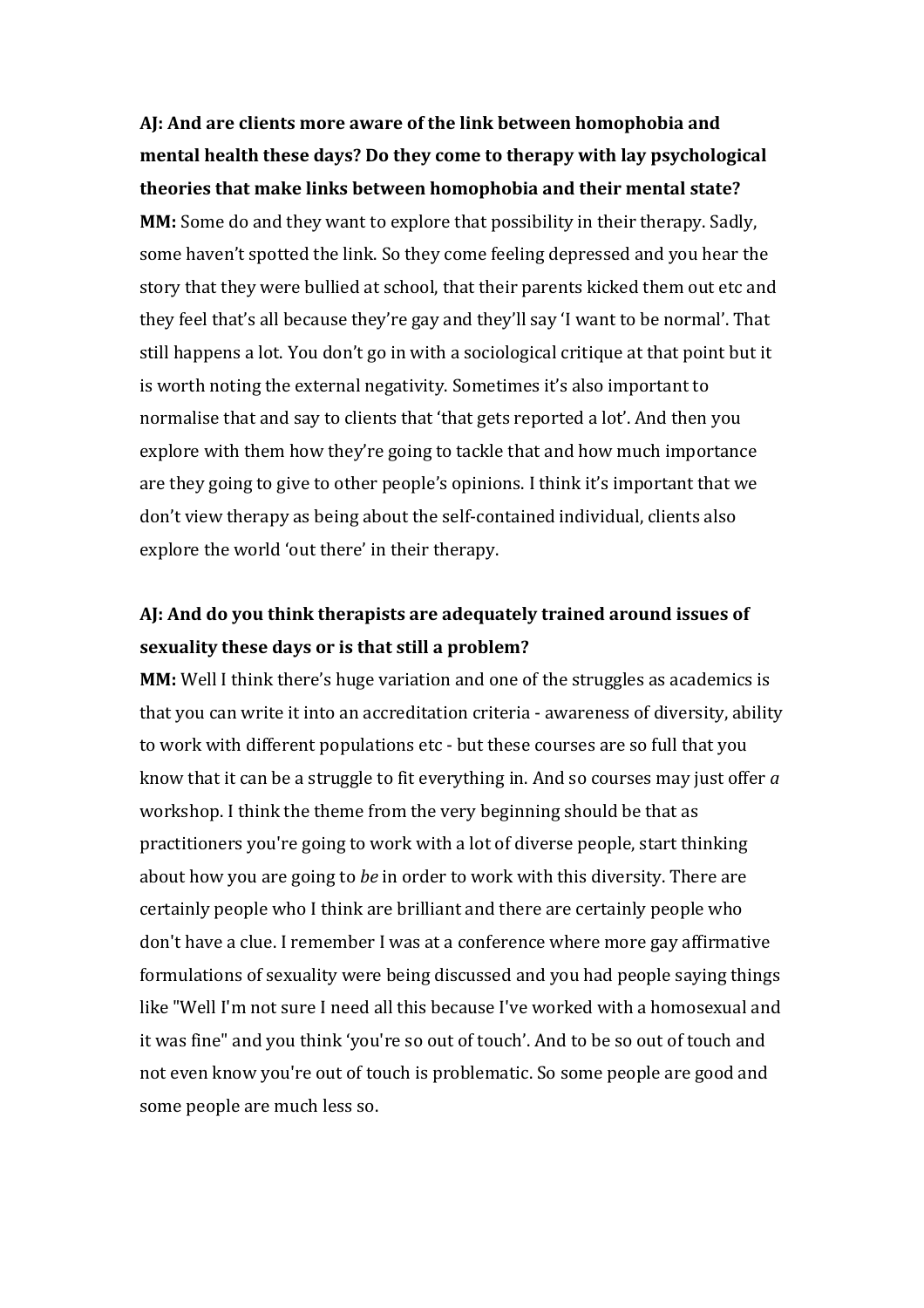**AJ: Well speaking of policy, at the BPS Annual Conference last year Dr Markus Bidell and yourself were calling for the development of international lesbian, gay, bisexual and transgender psychology and psychotherapy standards. Can you tell me a little more about that? MM:** Yes, so I realise I've just been saying that there is a part of me that doubts the efficacy of standards anyway, however I still think you need them as a baseline. So my colleague Markus developed the Sexual Orientation Counselor Competency Scale (SOCCS) (Bidell, 2005). He works in a US context but many of the issues are the same as here. So the curricula are very full and trainees become okay at not being overtly homophobic or homonegative but that's not the same as being competent, we need to find ways to be develop competence. So he came over as a Fulbright scholar to Regent's University and we got talking. And then I attended and presented at the World Congress of Psychotherapy in South Africa and came away quite shocked. I had thought that 'all' I was doing was talking about the book (Milton, 2014) really and about efforts to be more ethical in our engagement with LGBT people. In the UK this currently wouldn't be overly controversial but at the World Congress I got heckled by this international audience. Some Russian delegates interrupted me at one point to say if they took this line of reasoning seriously it would undermine the basic fabric of society. And I mean obviously I watch the news and I'm aware of Putin's policies towards LGBT people but this really brought it home to me in a personal way. Markus had attended the first International Conference in LGBT Psychology in Lisbon where the organisers had read out letters from Russian delegates who had planned to attend but days before the conference had written to say it was too risky for them to attend but that they really need our support. So it's not just a Western imposition, people there are saying this is really problematic. And so we need to not only think about these issues here (in the UK) but also globally. And it also becomes an issue in this country because we have people fleeing to the UK and needing refuge here on the basis of their sexual identity and who they want to be in a relationship with. In other parts of the world you've got people being imprisoned, lashed publically and even the death penalty. So this is also a social justice and human rights issue. As we talked about earlier, even if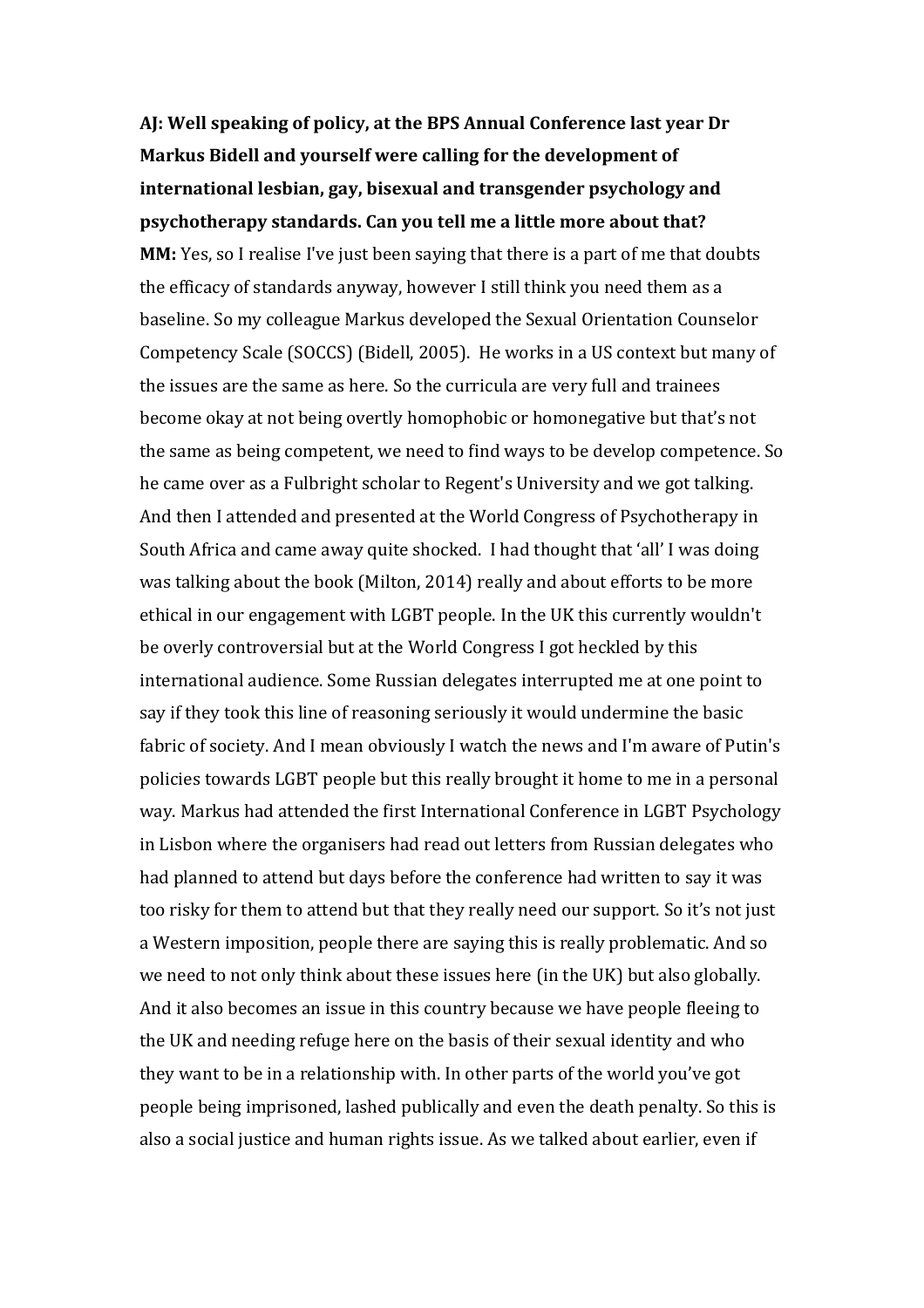people are not recipients of such overt negativity, it is still damaging from a psychological point of view; people don't thrive under those conditions.

**AJ: Well my understanding is that the International Psychology Network for Lesbian, Gay, Bisexual, Transgender and Intersex issues (IPSYNET) is in the process of drafting a statement which its members, including our Section, will sign up to. And we'll be keeping members updated on that in future issues of PoSR.** 

**MM:** That's good to hear. They could really help. Domestically, I really like the BPS (2012a) position statement on efforts to change sexual orientation and the BPS (2012b) guidelines for working therapeutically with sexual and gender minority clients. As a tutor they're always on my reading lists. They're really helpful, they always generate a lot of discussion and they get people thinking and they realise that these issues are more complicated than they'd previously thought.

**AJ: Yes. So in addition to the Society position statement on conversion therapy, which was prepared by Section members, the Society has recently signed up to a consensus statement with other psychological and therapy professional bodies and is also a signatory of a memorandum of understanding on conversion therapy. There has also been some debate within the media about whether the Government should step in and ban conversion therapy, what's your take on that?**

**MM:** Well I think so. If it were a drug that had such a range of concern they wouldn't limit it to a memorandum of understanding, they wouldn't allow its use. And as there is a memorandum of understanding against conversion therapy supported by the Department of Health and all these professional organisations then yes I think it shouldn't be allowed. I think some States in the US are going down that route of seeking to make it illegal.

**AJ: On your online staff profile it mentions that you're interested in political dimensions of therapeutic practice. Can you say a little about what you mean by that?**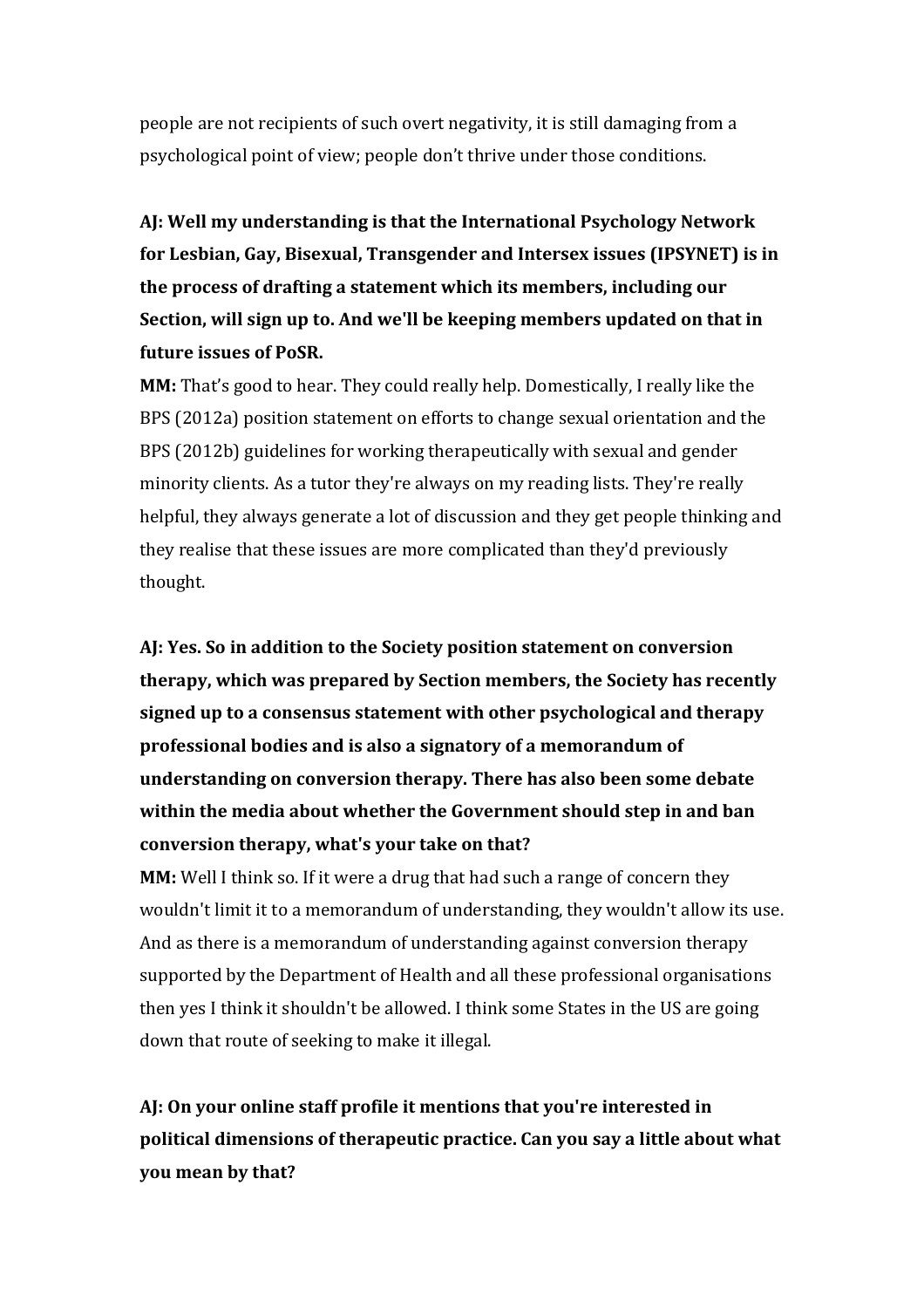**MM:** Well it relates to what I was saying earlier about making sure that the broader political context is included in one's formulation about an individual's psychological state and distress. So its not just about what is going on internally but also what's going on externally in terms of poverty, race, gender, sexuality and so on. It's clear in therapy how individuals' concerns relate to the big political issues of the day. I also think we could do more both as a Society and as individual practitioners by way of responding to Government consultations on issues that have a psychological dimension to them. So I think we could be more aware politically and aware of the wider contribution we can make. I think sometimes in the past the BPS has missed the boat and not put out statements about LGBT issues such as when the equal age of consent was being debated. Other professions managed it much better. So hopefully the Society has learned lessons and moved on from then.

# **AJ: Yes. And you mentioned your book** *Sexuality: Existential Perspectives* **(Milton, 2014) earlier. Would you like to tell us a bit more about that? (see Brennan, 2015 for a review of the book)**

**MM:** Yes so I've been trained by existential practitioners and I think it's a most useful view of the world for therapists. But the thinking about sexuality within this field has been dispersed so isn't always easy to find. So I wanted to bring the ideas together and knew enough good people to make something that would be worthwhile writing and reading. So it's a compilation of chapters written by some great people. We've got Ernesto (Spinelli) and Hans (Cohn) writing about that what we even mean by this thing we call 'sexuality'. We've got Marc Medina who argues that we should allow our clients to be fixed if that's what they wish, 'the freedom to be fixed' he calls it. Because we do train therapists to be critical and reflexive and to view the sense of self as fluid but then you get clients who experience themselves as more static, you know 'can I just be a homosexual please'. We've got different perspectives on gay affirmative therapy written by Simon du Plock and Darren Langdridge; Simon's chapter explores concerns about some formulations of gay affirmative therapy while Darren's is quite overtly politically informed. And I like that, seeing different ideas side by side. I think that's how it should be because the reality is when you're a practitioner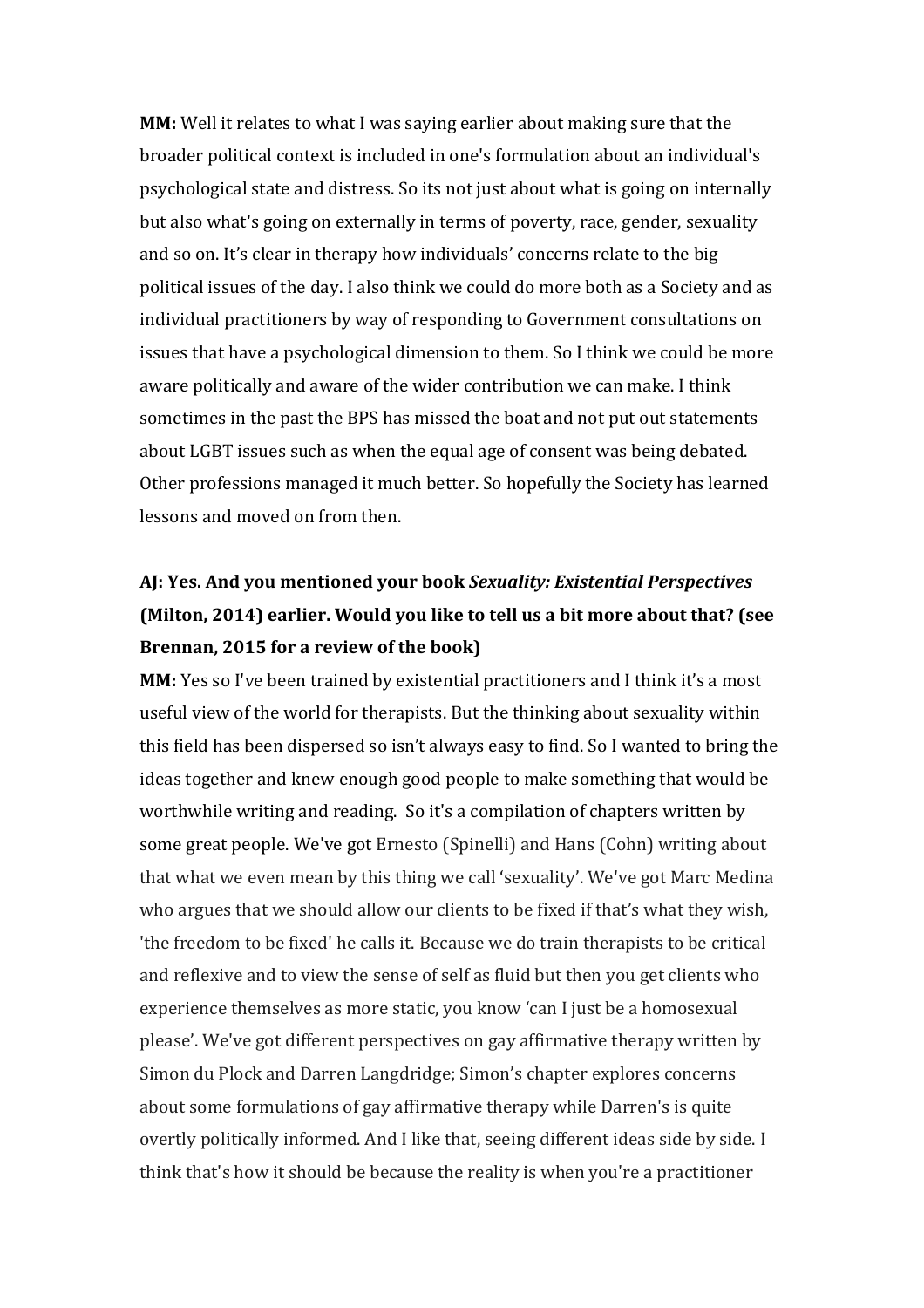and working with lots of people it is silly to think there is *a* way to be with clients so having a dialogue about what each finds problematic about the other's approach I think is a real strength of the book. Spinelli writes about childhood and sexuality, which could be seen as controversial; we often associate childhood sexuality with abuse and exploitation but he's talking beyond that. We've also got Meg Barker writing about non-monogamies and Christina Richards considering trans from an existential-phenomenological perspective. We've got another controversial chapter by Marcia Gamsu who writes about what you do when its clear that you and your client have a sexual attraction towards each other, in terms of how you think about it and understand it and how do you communicate about it. Obviously you don't enact it, but this kind of thing really scares many therapists and when a client makes a comment like 'I wish you were my boyfriend' its very tempting to just ignore it and move the conversation on to something else and that's not always helpful. So I think that chapter is very useful. There are also chapters about sex therapy and group therapy. So it's a really nice compilation and it's upfront about arguments and I'm very pleased with it. I think the mention of 'existential' in the title risks shutting down a bunch of people because some people assume it'll be too difficult to understand but some of the contributors are really light with it. I'm now working on a book that looks at the fundamental underlying problem of binary thinking and how that relates to an array of problems we have around gender, sexuality and other issues.

**AJ: And what other books would you recommend for those starting out in psychotherapy or counselling with an interest in issues around sexuality? MM:** They're quite old now but I still think the *Pink Therapy* series of books (e.g. Davies & Neal, 1996; 2000; Neal & Davies, 2000) are really good. They're structured really nicely and walk you through what the issues are, so I think they're a must have for anyone early on. I also really like *Sexuality and Gender for Mental Health Professionals* (Richards & Barker, 2013). It's written in such a nice way and is so straightforward and tackles sensitive issues in a very accommodating way and my students seem to engage with it well.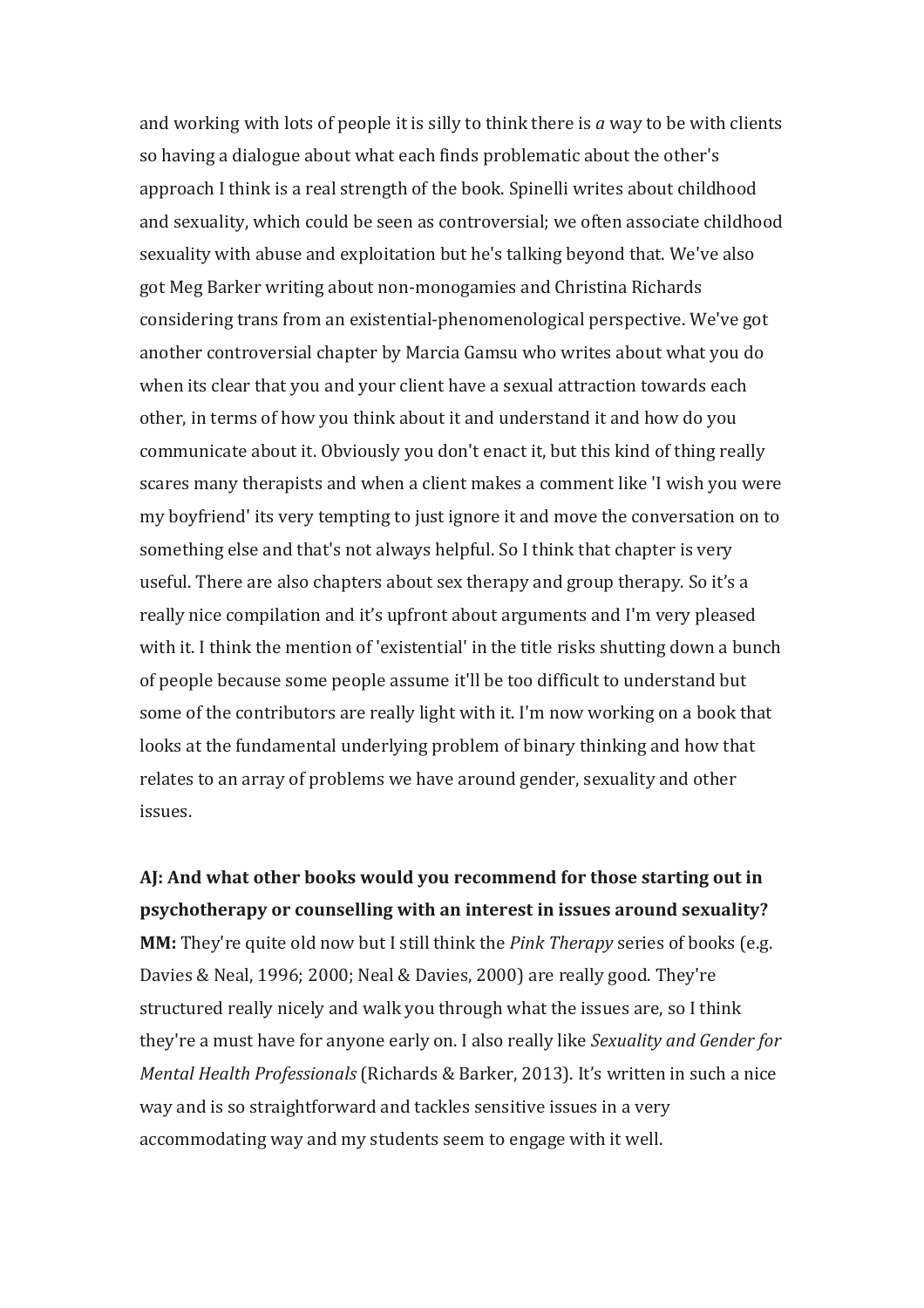### **AJ: You're also interested in the restorative power of the natural world and Eco psychology aren't you? How did that interest develop?**

**MM:** Well as you can see (Martin's kitten [Jessie] is perched on his shoulder) I've always had animals around and I grew up in South Africa, we have spent a lot of time in the bush and I just think it's in my blood. The personal intersects with professional concerns in that the other area of social justice that distresses me enormously is in terms of conservation and climate change. I think psychologists have much more of a contribution to make to this.

#### **AJ: Ok, well that you for taking time speaking with me**

**MM:** You're very welcome.

#### **References**

- Bidell, M. P. (2005). The sexual orientation counselor competency scale: Assessing attitudes, skills, and knowledge of counselors working with lesbian, gay, and bisexual clients. *Counselor Education and Supervision*, *44*(4), 267.
- Brennan, T. (2015) Review of the book *Sexuality: Existential perspectives*, edited by M Milton. *Psychology of Sexualities Review*, 6(1), 116-120.
- British Psychological Society (2012a). *Position Statement: Therapies Attempting to Change Sexual Orientation*. Leicester: British Psychological Society.
- British Psychological Society (2012b). *Guidelines and Literature Review for Psychologists Working Therapeutically with Sexual and Gender Minority Clients*. Leicester: British Psychological Society.
- Davies, D. & Neal, C. (Eds.) (1996). *Pink Therapy: A guide for counsellors and therapists working with lesbian, gay and bisexual clients*. Buckingham: Oxford University Press.
- Davies, D. & Neal, C. (Eds.) (2000). *Pink Therapy 2: Therapeutic perspectives on working with lesbian, gay and bisexual clients*. Buckingham: Oxford University Press.
- Milton, M. (Ed) (2014) *Sexuality: Existential perspectives*. Ross-on-Wye: PCCS Books.